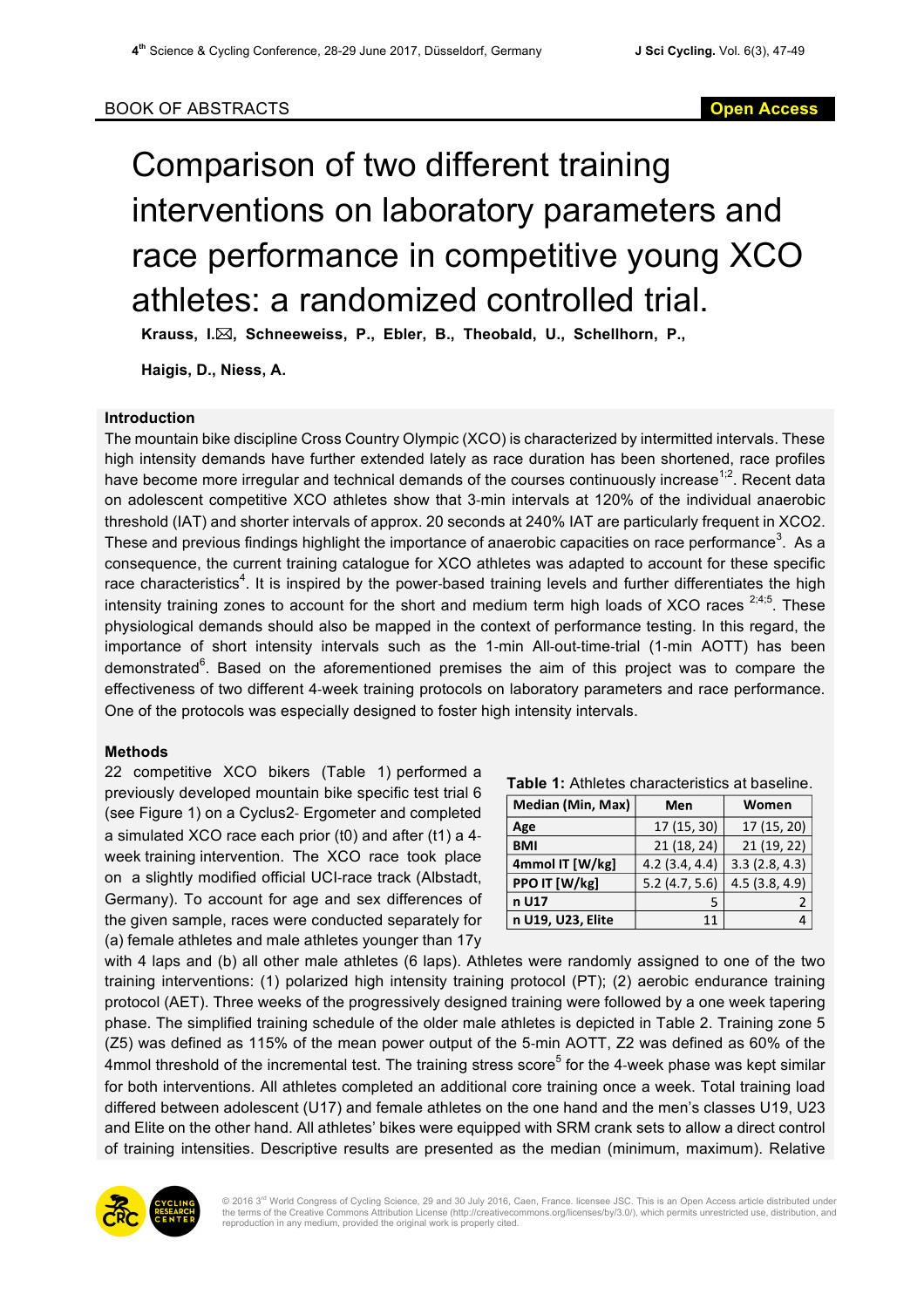differences t1-t0 [W/kg] for IAT, 4mmol LT, PPO, 10s-AOTT, 30s-AOTT, 60s-AOTT, 300s-AOTT and race performance PO\_mean (mean power per lap) were calculated. Between-group effects were tested using the Mann-Whitney-U-Test because of non-normality of data distribution.



**Figure 1.** Laboratory test protocol consisting of an incremental test (IT) and all-out time trials (AOTT)

## **Results**

Box plots are displayed in Figure 2. Results of the study could not demonstrate any statistically significant differences between PT and AET ( $p = 0.107 - 0.974$ ).

### **Discussion**

It is remarkable that the 30s- and 1-min AOTTs which are designed to map short term intervals fail to

**Table 2**. Training schedule for the men's classes U19, U23 and Elite. s/w=sessions a week.

|            | t0          | week 1          | s/w | week 2         | s/w | week 3         | s/w | week 4         | s/w | t1          |
|------------|-------------|-----------------|-----|----------------|-----|----------------|-----|----------------|-----|-------------|
| PT         | test & race | Z5 (2*10*30s) : |     | Z5 (3*10*30s)  |     | Z5 (3*10*30s)  |     | Z5             |     | race & test |
|            |             | Z2 (2h)         |     | Z2 (2h)        |     | Z2 (2h)        |     | Z2 (2h)        |     |             |
| <b>AET</b> | test & race | Z <sub>5</sub>  |     | Z <sub>5</sub> |     | Z <sub>5</sub> |     | Z <sub>5</sub> |     | race & test |
|            |             | Z2 (2-3h)       | 4   | Z2 (2-3.5h)    |     | Z2 (1.5-5h)    |     | Z2 (2h)        |     |             |



**Figure 2.** Boxplots of differences t1-t0 for all variables of interest.

demonstrate any effect of the PT intervention. The PT protocol may therefore do not sufficiently distinguish between training zones. Other measures such as IAT, 4mmol LT and PPO show a small but consistent trend towards a beneficial effect of the HIT program. For these measures, medium differences between groups account for approx. 0.1 W/kg that is similar to approx. 2-3% of the total performance according to baseline values. Lack of statistically significant differences for these measures may be attributed to a type-2-error. Further studies should therefore investigate longer lasting and more polarized training protocols in larger populations of XCO athletes.